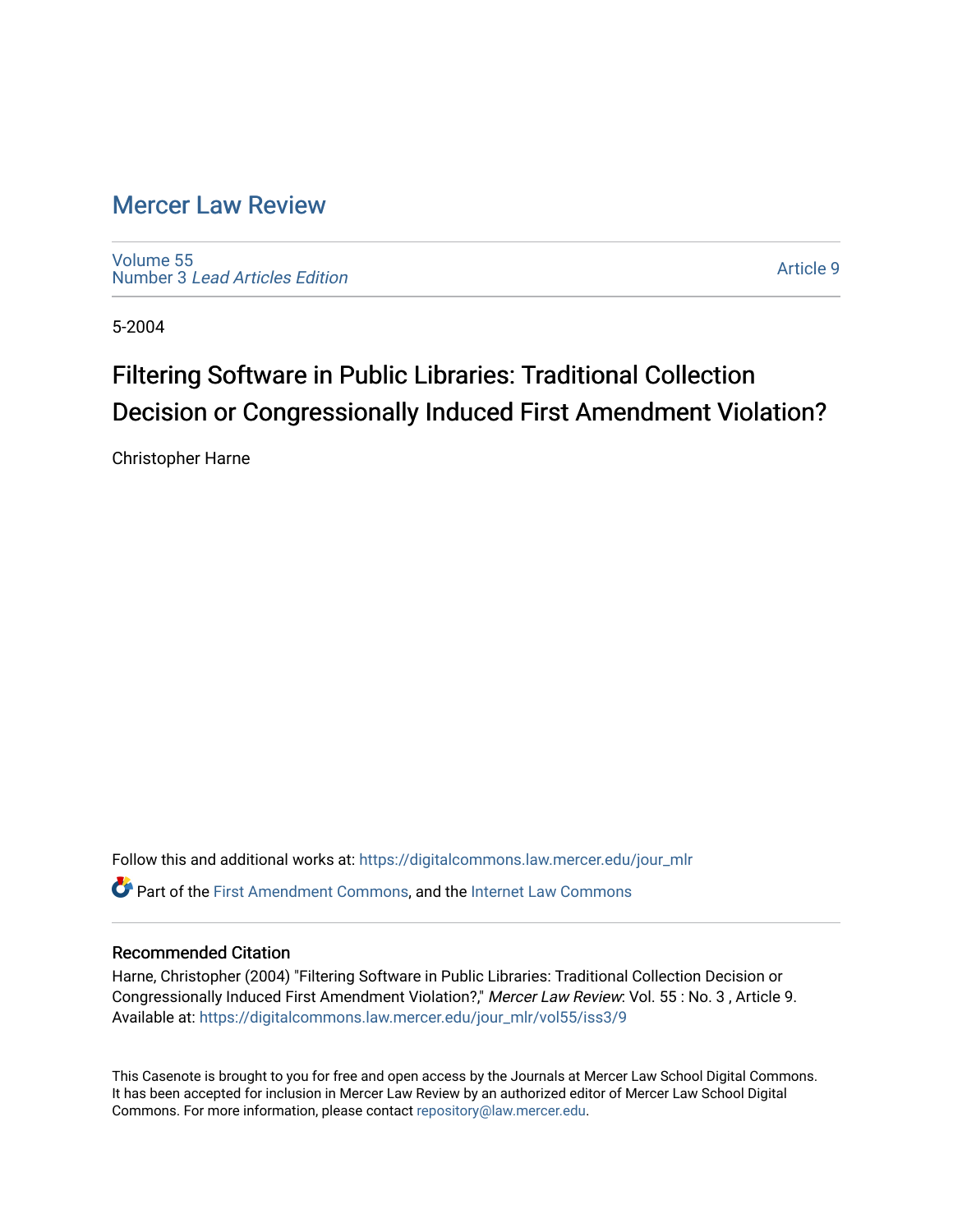## **Casenote**

### **Filtering Software in Public Libraries: Traditional Collection Decision or Congressionally Induced First Amendment Violation?**

In *United States v. American Library Ass'n,'* the United States Supreme Court held that filtering provisions of the Children's Internet Protection Act ("CIPA" or "Act")<sup>2</sup> are constitutional and are a valid exercise of Congress's spending power because they do not induce public libraries to violate their patrons' First Amendment rights.<sup>3</sup> The Court also held that CIPA does not place unconstitutional conditions upon public libraries' receipt of federal funding.4

#### I. FACTUAL BACKGROUND

Congress provides federal assistance to public libraries for Internet access through the E-rate program<sup>5</sup> and the Library Services and

**<sup>1. 123</sup> S.** Ct. **2297 (2003).**

<sup>2.</sup> Pub. L. No. **106-554,** § 1(a)(4), 114 Stat. **2763, 2763A-335** (2000).

**<sup>3. 123</sup> S.** Ct. at **2305.**

*<sup>4.</sup> Id.* at **2307.**

**<sup>5.</sup>** 47 **U.S.C.** § 254(h)(1)(B) (2000).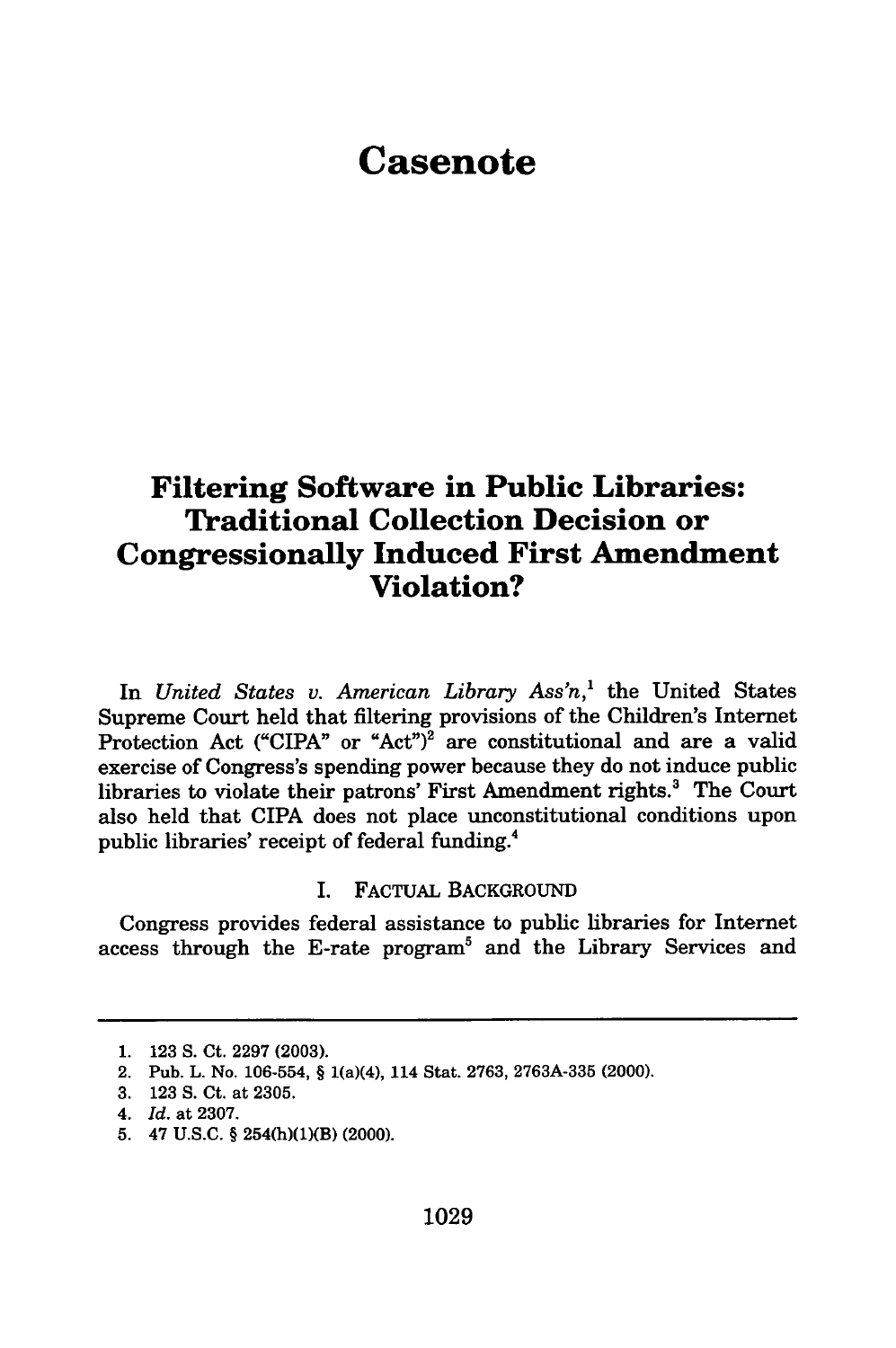Technology Act ("LSTA").<sup>6</sup> These programs allow public libraries to provide Internet access to their patrons by authorizing discounted rates and offering federal grants. The E-rate program, allowing qualified libraries to purchase Internet access at a discount, was established by the Telecommunications Act of 1996.<sup>7</sup> In the fiscal year ending June 30, 2002, discounts earned by public libraries through the E-rate program totaled \$58.5 million. Through the LSTA, the Institute of Museum and Library Services awards grants to state agencies overseeing library systems to purchase Internet access and other computer-based telecommunications technologies. Congress appropriated more than \$149 million in LSTA grants in fiscal year 2002.<sup>8</sup>

Upon discovering that library patrons, including minors, were regularly using the Internet to visit pornographic sites, Congress became concerned that its dollars were being used to facilitate access to pornography. Of particular concern was evidence that patrons were viewing child pornography and that obscene material of all varieties was being left on computer screens and printers for everyone to see. In response to the problem, Congress enacted CIPA. The Act contains filtering provisions that deny federal funding for Internet access to public libraries that do not install software that blocks websites containing images that constitute obscenity or child pornography.<sup>9</sup> The provisions provide, in part, that a library may not receive federal assistance unless it has "'a policy of Internet safety for minors that includes the operation of a technology protection measure.'"<sup>10</sup> However, the Act allows libraries to disable filters "'to enable access for bona fide research or other lawful purposes.'"<sup>11</sup>

The American Library Association **("ALA")** joined a group of libraries, library patrons, and web site publishers in challenging the constitutionality of CIPA's filtering provisions in the United States District Court for the Eastern District of Pennsylvania. The ALA alleged that CIPA's filtering provisions induce public libraries to violate the First Amendment rights of their patrons, and in the alternative, that the Act places an unconstitutional condition upon the libraries' receipt of federal assistance by requiring them to surrender their First Amendment right to provide the public with access to constitutionally protected speech.<sup>12</sup>

<sup>6. 20</sup> U.S.C. §§ 9121-9163 (2000).

<sup>7.</sup> Pub. L. No. 104-104, § 1(a), 110 Stat. 56 (1996).

<sup>8. 123</sup> S. Ct. at 2301.

<sup>9.</sup> *Id.* at 2301-02.

<sup>10.</sup> *Id.* at 2302 (quoting 20 U.S.C. § 9134(f)(1)(A)(i) (2000)).

<sup>11.</sup> *Id.* (quoting 20 U.S.C. § 9134(f)(3) (2000)).

<sup>12.</sup> *Id.*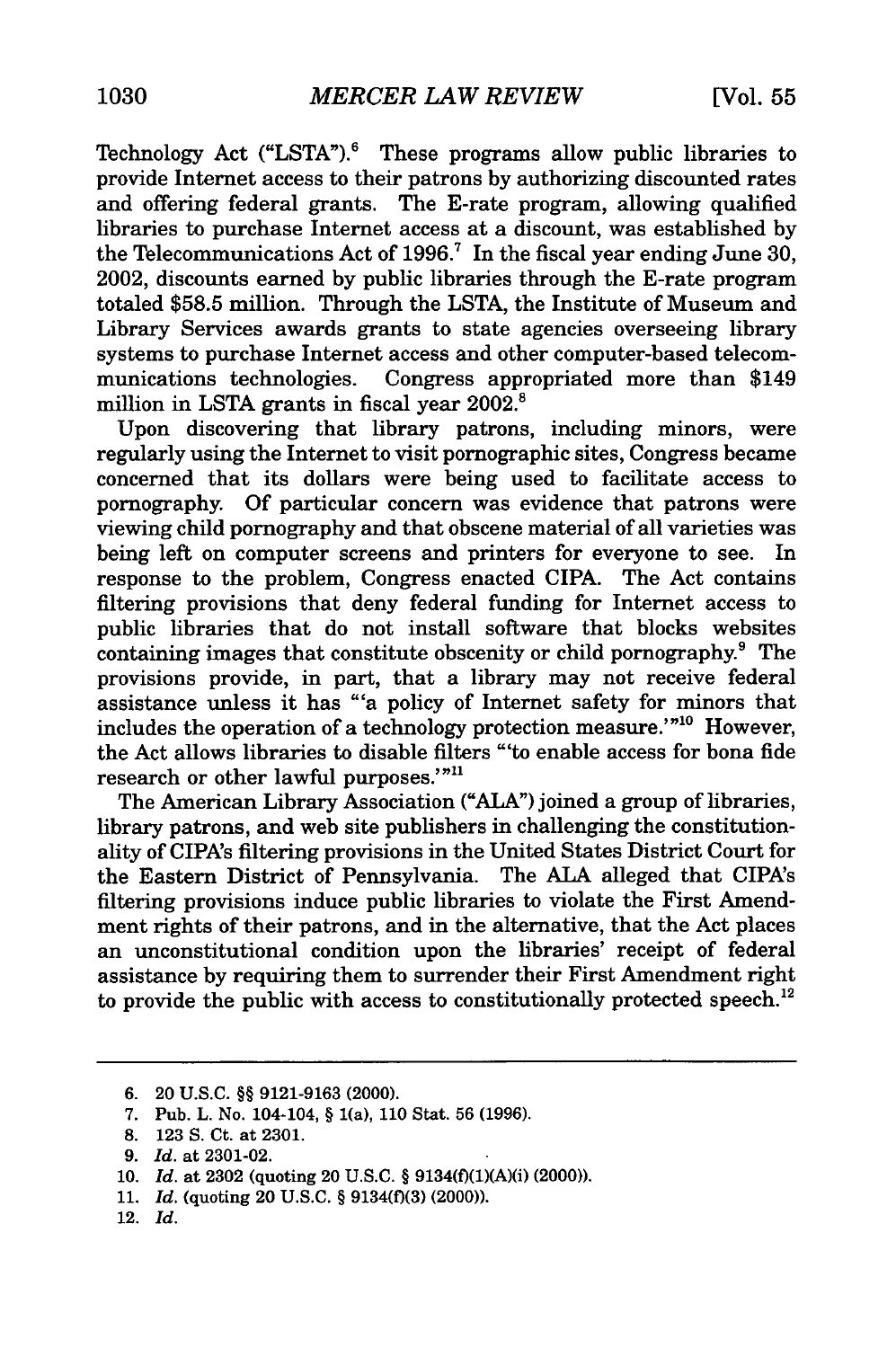The district court found for the ALA, ruling that the filtering provisions were facially invalid on the ground that they induced public libraries to violate patrons' First Amendment rights. The district court enjoined the Government from withholding federal assistance for failure to comply with CIPA, reasoning that the Internet is a public forum subject to strict scrutiny. Although it found that the Government has a compelling interest in protecting minors from obscenity and preventing the dissemination of child pornography, the district court determined that the use of software filters is not narrowly tailored to further that interest. **<sup>13</sup>**

The Government appealed the district court's decision, and the United States Supreme Court noted probable jurisdiction. In a 6-3 decision reversing the ruling of the United States District Court for the Eastern District of Pennsylvania, the Supreme Court held that the filtering provisions of the Children's Internet Protection Act are constitutional because they do not induce public libraries to violate their patrons' First Amendment rights,<sup>14</sup> and CIPA does not place unconstitutional conditions upon public libraries' receipt of federal funding.<sup>15</sup>

#### II. **LEGAL** BACKGROUND

#### *A. Congressional Authority Under the Spending Clause*

The Spending Clause<sup>16</sup> of the United States Constitution reads, in pertinent part: "The Congress shall have Power To lay and collect Taxes, Duties, Imposts and Excises, to pay the Debts and provide for the common Defence and general Welfare of the United States."<sup>17</sup> Congress's authority under the Spending Clause was defined by the Supreme Court in *South Dakota v. Dole*.<sup>18</sup> In that case, the state of South Dakota challenged the constitutionality of 23 U.S.C. § 158,<sup>19</sup> which directs the Secretary of Transportation to withhold a percentage of federal funding for highways from states that allow persons under the age of twenty-one to purchase or possess alcohol.<sup>20</sup> South Dakota was subject to the statute's withholding policy because it permitted persons nineteen years of age or older to purchase beer that contained up to 3.2

- 16. U.S. CONST. art. I, § 8, cl. 1.
- 17. *Id.*

- 19. 23 U.S.C. § 158 (2000).
- 20. *Id.*

<sup>13.</sup> *Id.* at 2303.

<sup>14.</sup> *Id.* at 2305.

<sup>15.</sup> *Id.* at 2307.

<sup>18. 483</sup> U.S. 203 (1987).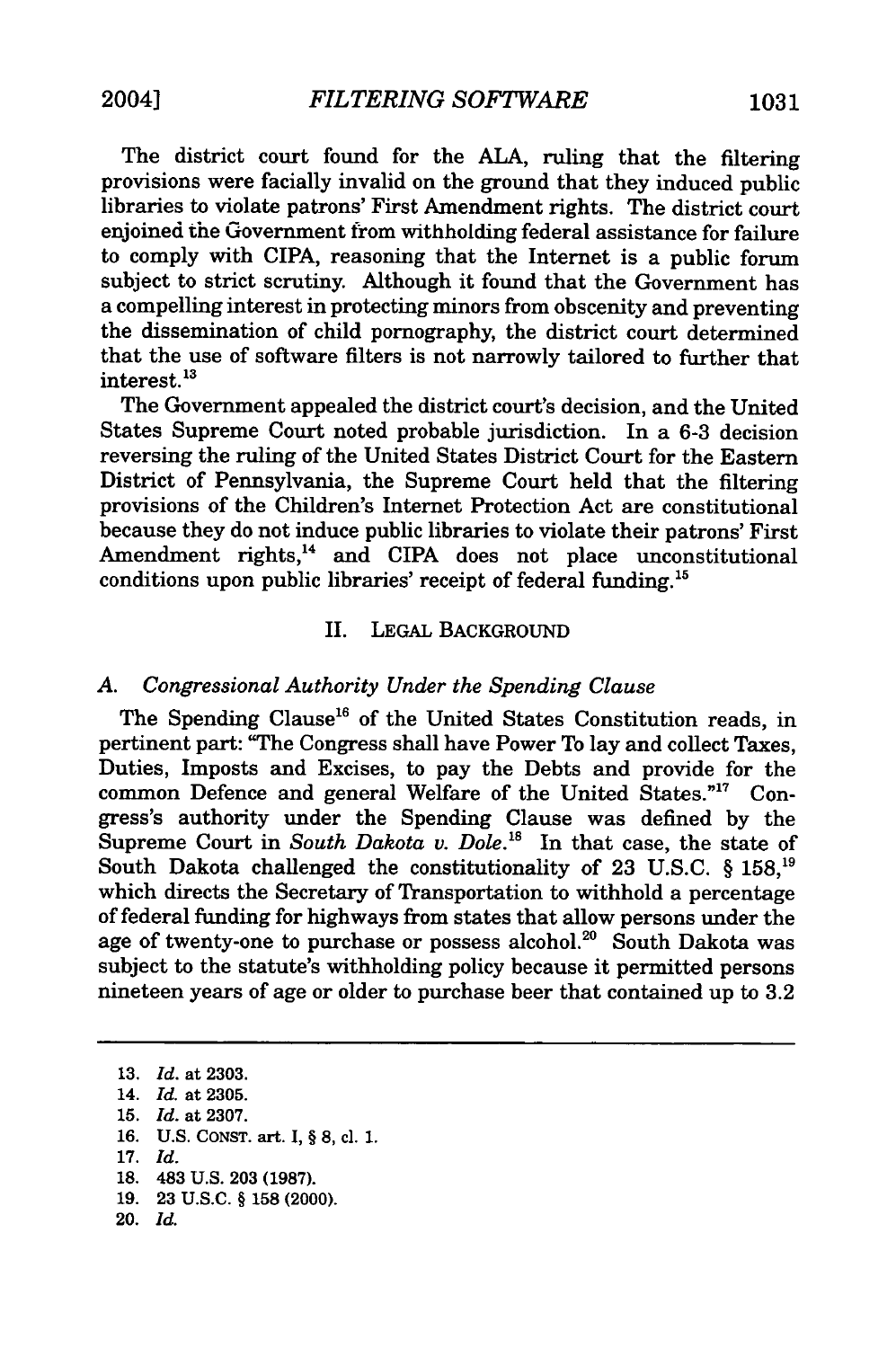percent alcohol.<sup>21</sup> The Supreme Court upheld the constitutionality of the statute, affirming that Congress has broad authority to condition its granting of federal assistance upon the recipient's compliance with desired policy objectives.<sup>22</sup> However, the Court noted the existence of certain restrictions that limit Congress's otherwise broad spending power.<sup>23</sup> With these restrictions, courts generally give substantial deference to the judgment of Congress, but the Court in *Dole* reiterated that separate constitutional provisions may provide an independent bar to congressional action under its spending power.<sup>24</sup> The Court defined this "independent constitutional bar" by announcing the proposition that Congress may not use its spending power to induce a federal assistance recipient to violate the constitutional rights of a third party.<sup>25</sup> Applying this principle to the facts in *Dole,* the Court concluded that South Dakota would not be violating anyone's constitutional rights by raising its drinking age to twenty-one, thereby rendering the federal statute a valid inducement under the Spending Clause.<sup>26</sup>

#### *B. First Amendment Forum Analysis*

The First Amendment provides, "Congress shall make no law **...** abridging the freedom of speech, or of the press .... **"27** In *Perry Education Ass'n v. Perry Local Educators' Ass'n,2 <sup>8</sup>*the Supreme Court affirmed that while not all public property guarantees a forum for protected speech, the government's right to limit protected speech is sharply circumscribed when the venue for such speech is a public forum.<sup>29</sup> In that case, an educators' association challenged a school district's denial of access to the inter-school mail system when the same system was opened to a rival union officially recognized by the district.<sup>30</sup> Although it held that the inter-school mail system was not a public forum, the Court announced that the heightened level of scrutiny applies when speech is restricted in a public forum.<sup>31</sup> The Court stated that the government may effectively enforce content-neutral prohibitions

- **27. U.S. CONST.** amend. **I.**
- **28.** 460 **U.S. 37 (1983).**

**29.** *Id.* at 44-45; *see also* Capitol Square Review & Advisory **Bd.** v. Pinette, **515 U.S. 753, 761 (1995).**

- **30.** *Perry,* 460 **U.S.** at **39.**
- **31.** *Id.* at 45-46.

<sup>21.</sup> *Dole,* 483 U.S. at 205.

<sup>22.</sup> *Id.* at 206.

<sup>23.</sup> *Id.* at 207-08.

<sup>24.</sup> *Id.*

**<sup>25.</sup>** *Id.* at 210.

**<sup>26.</sup>** *Id.* at 211.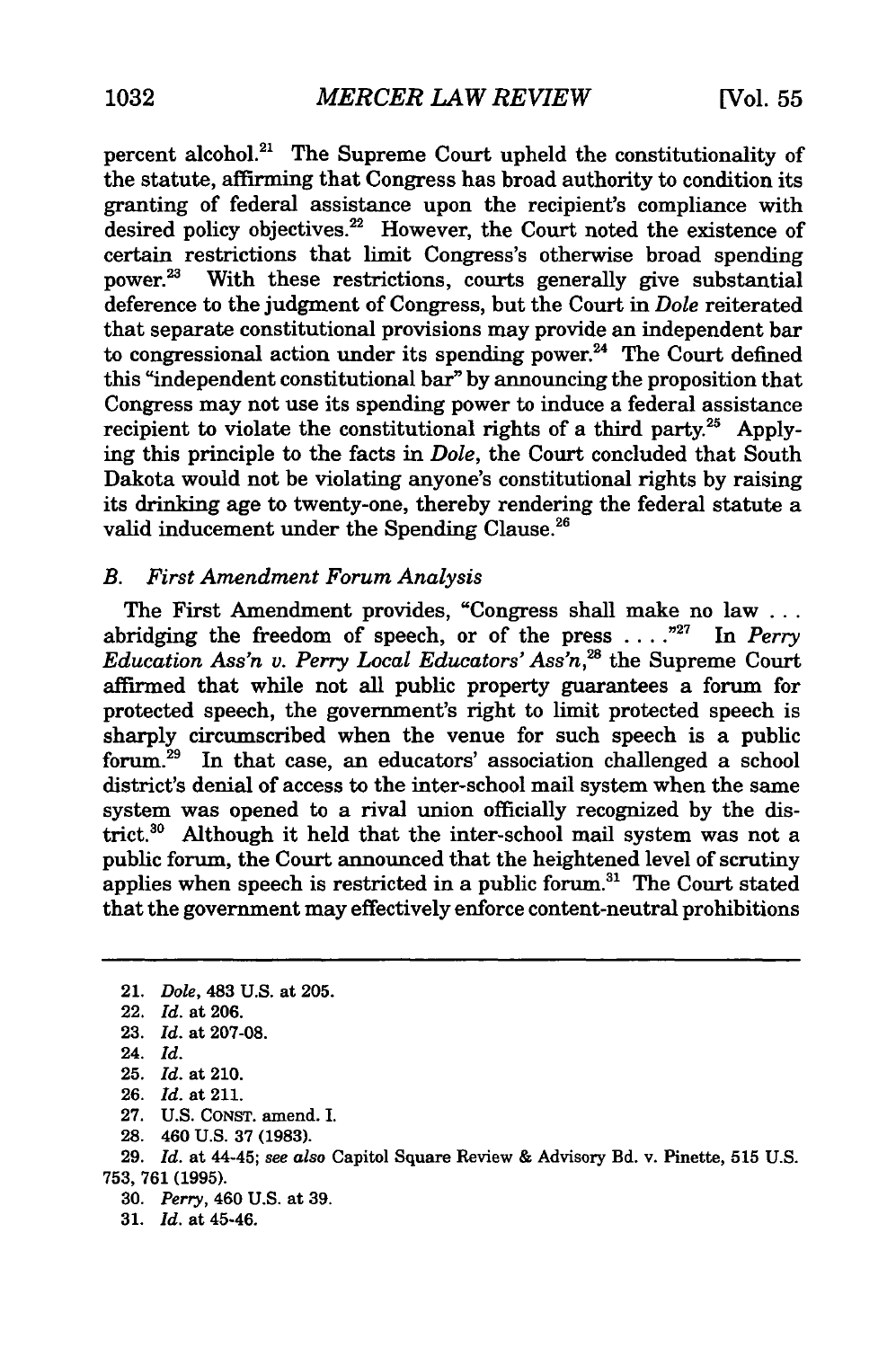of expression in a public forum through the imposition of reasonable time, place, and manner restrictions, but it may regulate content in a public forum only if it asserts a compelling interest for the restriction, such restriction is necessary, and the restriction is narrowly tailored to serve the compelling state interest.<sup>32</sup>

In Cornelius v. NAACP Legal Defense & Educational Fund, Inc.,<sup>33</sup> the Supreme Court clarified the distinctions it drew in *Perry* by holding that the level of protection granted to constitutionally protected speech on public property is dependent upon whether the property is a "traditional" or "designated" public forum, as opposed to a nonpublic forum.<sup>34</sup> In *Cornelius* the Combined Federal Campaign ("CFC"), a charitable fund supported by donations from federal employees, excluded political advocacy groups from participating as potential beneficiaries. The CFC limited its participants to charitable organizations, thereby excluding several pseudo-charitable outfits that were primarily advocacy groups. A group of legal defense funds and advocacy groups challenged their exclusion on the ground that they were denied their First Amendment rights to solicit charitable contributions.<sup>35</sup> In deciding that the CFC was not a public forum, and therefore not subject to heightened judicial scrutiny, the Court first applied its definition from *Perry* stating that traditional public fora are those which **"by** long tradition or by government fiat have been devoted to assembly and debate.'"<sup>36</sup> The Court reasoned that the principal purpose of a traditional public forum is to promote the "free exchange of ideas," while the principal purpose of the CFC was to support charitable organizations.<sup>37</sup> The Court also stated that the government must make an affirmative choice to create a public forum to satisfy the definition of a designated public forum.<sup>31</sup> The Court reasoned, "The government does not create a public forum by inaction or by permitting limited discourse, but only by intentionally opening a nontraditional forum for public discourse."<sup>39</sup> Because the CFC was designed as a forum of limited access, as opposed to general access, the Court concluded that the government did not intend to designate a public forum when it created the CFC.<sup>40</sup>

40. *Id.*

<sup>32.</sup> *Id.*

<sup>33. 473</sup> U.S. 788 (1985).

<sup>34.</sup> *Id.* at 800, 802.

<sup>35.</sup> *Id.* at 790-94.

<sup>36.</sup> *Id.* at 802 (quoting *Perry,* 460 U.S. at 45).

<sup>37.</sup> *Id.* at 800.

<sup>38.</sup> *Id.* at 802-03.

<sup>39.</sup> *Id.* at 802.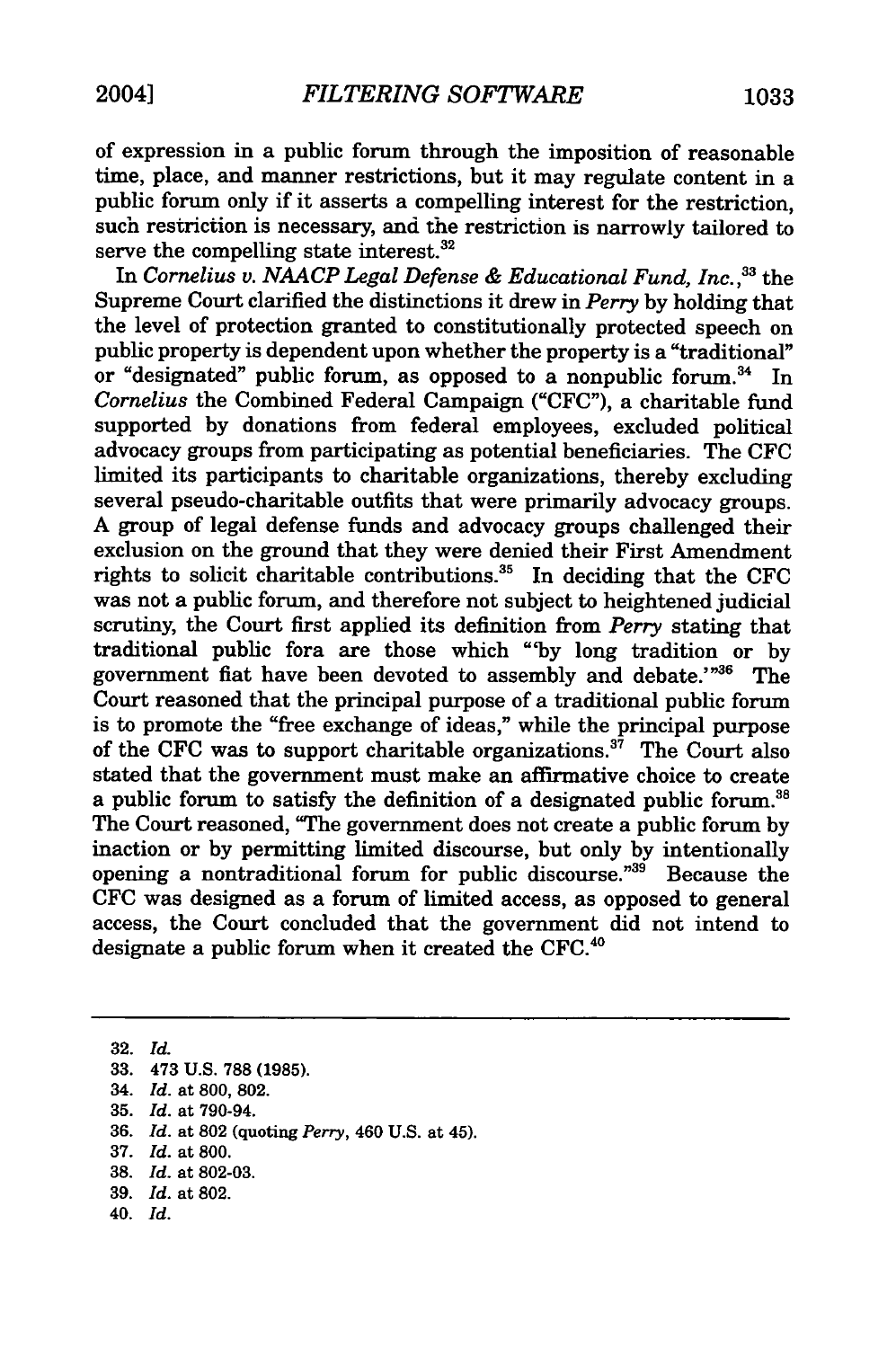The Court elaborated on the characteristics that constitute a traditional public forum in *International Society for Krishna Conscious*ness, Inc. v. Lee.<sup>41</sup> In that case, a religious organization challenged the constitutionality of a Port Authority regulation that prohibited the organization from soliciting donations inside an airport terminal.<sup>42</sup> The Court, holding that airport terminals are not public fora, cited its decision in *Hague v.* Committee for Industrial Organization<sup>43</sup> to emphasize the importance of the historical status of the venue in applying traditional public forum analysis." In *Hague* the Court reasoned that streets and parks are traditional public fora because "they have immemorially been held in trust for the use of the public and, time out of mind, have been used for purposes of assembly, communicating thoughts between citizens, and discussing public questions."45

The Supreme Court held a student activities fund to be a designated public forum in *Rosenberger v. Rector & Visitors of University of Virginia.46* The University of Virginia established a fund that subsidized any form of student publication unless it was based on religion. A group of students challenged the university's regulations pertaining to the student activities fund after the university denied authorization of payments to outside contractors for the printing costs of their paper because it "primarily promote[d] or manifest[ed] a particular belief in or about a deity or an ultimate reality."<sup>47</sup> The Court held that the fund had created a public forum by providing state money to student groups who desired publication, thereby encouraging "a diversity of views from private speakers;" therefore, the university could not discriminate on the basis of viewpoint.<sup>48</sup>

In *Arkansas Educational Television Commission v. Forbes,49* the Supreme Court held that a public television station has wide latitude in its editorial judgments regarding the private speech it presents to its viewers.50 In that case a group of state-owned television stations sponsored a series of televised debates for federal senatorial and congressional candidates from which it excluded an independent candidate with little support. The Commission, a state agency made up

- 41. 505 U.S. 672, 679-80 (1992).
- 42. *Id.* at 674-76.
- 43. 307 U.S. 496 (1939).
- 44. *Lee,* 505 U.S. at 680.
- 45. *Hague,* 307 U.S. at 515.
- 46. 515 U.S. 819 (1995).
- 47. *Id.* at 822-25.
- 48. Id. at 819, 834.
- 49. 523 U.S. 666 (1998).
- 50. *Id.* at 672-73.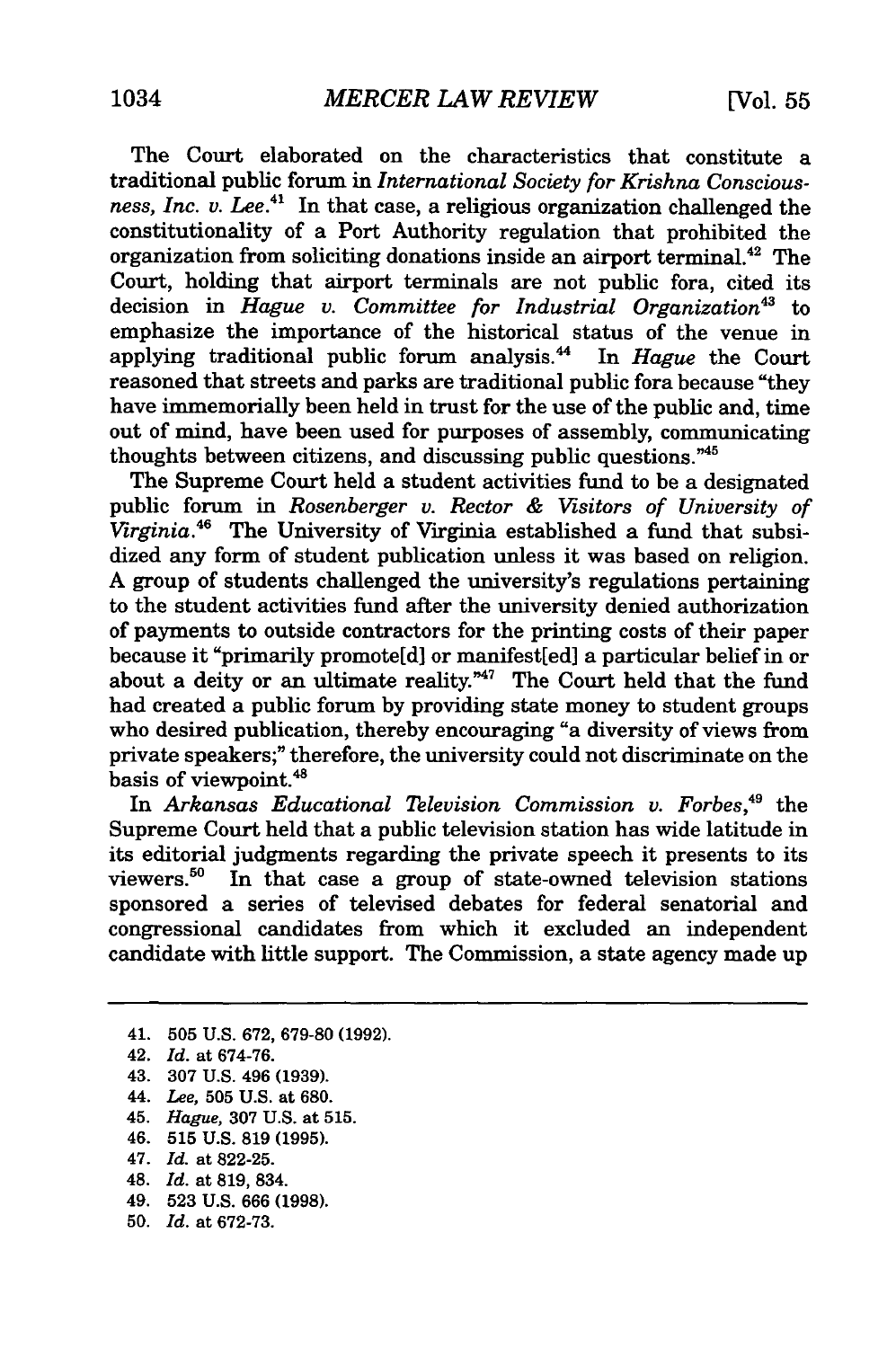of gubernatorial appointees, decided, in the interest of time and editorial discretion, to limit the debates to major party candidates and independent candidates with broad support.<sup>51</sup> The Court "rejected the view that traditional public forum status extends beyond its historic confines" and refused to apply traditional public forum analysis in this context.<sup>52</sup> Like the selective access to the **CFC** in *Cornelius,* the debate in *Forbes* was limited to congressional candidates in that particular district.<sup>53</sup> Noting that the debate was not an "open-mic" format of general access, the Court refused to recognize it as a designated public forum.<sup>54</sup> The Court maintained that restrictions of a nonpublic forum will be upheld as long as those restrictions are reasonable.<sup>55</sup> Likewise, if governmental limitations on speech in a nonpublic forum are not based on a speaker's viewpoint, then those limitations are not inconsistent with the requirements of the First Amendment.56

In *National Endowment for the Arts* v. *Finley,"* the Supreme Court upheld an art-funding program that required the National Endowment for the Arts ("NEA") to consider content when making funding decisions.<sup>58</sup> A group of performance artists brought suit against the NEA after their applications for NEA grants were initially approved by an advisory committee but subsequently rejected by the Council. The rejections were based on an amendment to the National Foundation on the Arts and Humanities Act,<sup>59</sup> which requires the NEA to ensure that "artistic excellence and artistic merit are the criteria by which [grant] applications are judged, taking into consideration general standards of decency and respect for the diverse beliefs and values of the American public."<sup>60</sup> The Court, noting the inherent subjectivity of art appreciation, upheld the constitutionality of the NEA's decision-making process, explaining that "[a]ny content-based considerations that may be taken into account in the grant-making process are a consequence of the nature of arts funding."<sup>51</sup> The Court rejected forum analysis in this

- **55.** *Id.* at **682.**
- **56.** *Id.*
- 57. 524 U.S. 569 (1998).
- **58.** *Id.* at **585.**
- **59.** Pub. L. No. **106-554,** § 1(a)(4), 114 Stat. **2763, 2763A-335** (2000).
- **60.** 20 **U.S.C.** § **954(d)(1)** (2000).
- **61.** 524 **U.S.** at **585.**

**<sup>51.</sup>** *Id.* at **669-71.**

**<sup>52.</sup>** *Id.* at **678.**

**<sup>53.</sup>** *Id.* at **680;** *see Cornelius,* 473 **U.S.** at **805.**

<sup>54.</sup> *Forbes,* **523 U.S.** at **680.**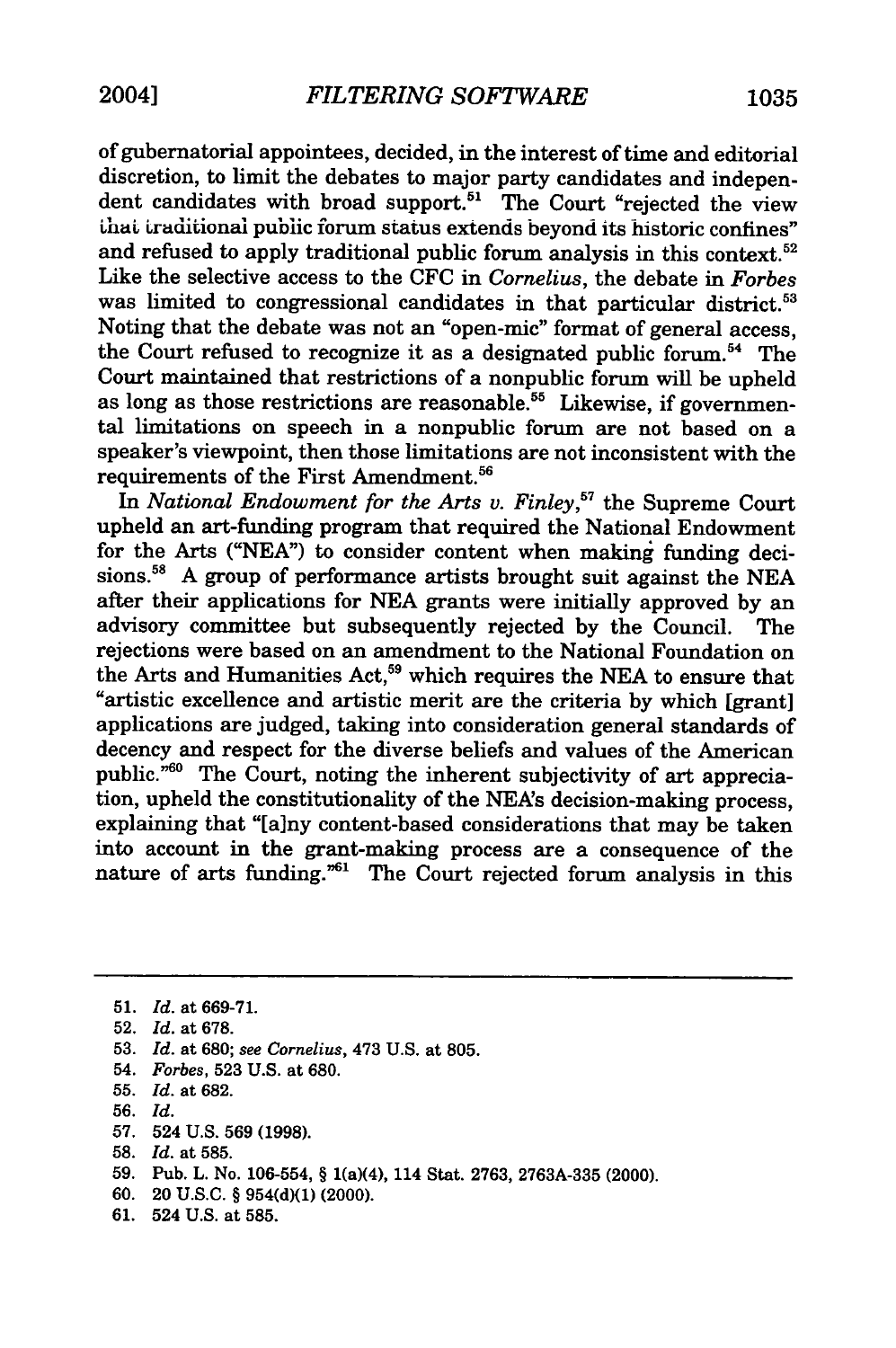context and distinguished *Rosenberger* by recognizing that the competitive grant process must inevitably exclude some protected speech.<sup>62</sup>

When faced with questions regarding the nature of the Internet and other new and rapidly advancing technologies, the Supreme Court has been hesitant to apply the public forum doctrine.<sup>63</sup> In *Denver Area Educational Telecommunications Consortium, Inc. v. FCC,'* a case concerning the broadcast of sexually explicit programming on leased cable access channels, Justice Breyer wrote: "[W]e are wary of the notion that a partial analogy in one context, for which we have developed doctrines, can compel a full range of decisions in such a new and changing area."65 In *Denver* the Court agreed that protecting children from harmful material was a compelling interest and applied a form of heightened scrutiny while rejecting forum analysis.  $66$ 

#### III. COURT'S RATIONALE

In a plurality opinion written by Chief Justice Rehnquist, the Supreme Court concluded that because public libraries' use of filtering software does not violate the First Amendment rights of their patrons, the Children's Internet Protection Act<sup>67</sup> ("CIPA") does not induce the libraries to engage in unconstitutional activities and is a valid exercise of Congress's spending power.<sup>68</sup> The Court began its analysis with the proposition from *South Dakota v. Dole<sup>69</sup>* that Congress has wide latitude to attach conditions to the receipt of federal funding.<sup>7</sup> However, the Court noted that Congress may not induce a recipient of federal assistance "'to engage in activities that would themselves be unconstitutional.'"71

The Court examined the traditional role of libraries in our society to determine whether libraries would be violating their patrons' First Amendment rights by using filtering software on their computers.<sup>72</sup> Citing the American Library Association's **("ALA")** Library Bill of Rights,

- **68. 123 S.** Ct. **2297 (2003).**
- **69.** 483 **U.S. 203 (1987).**
- **70. 123 S.** Ct. at **2303** (citing *Dole,* 483 **U.S.** at **206).**
- **71.** *Id.* (quoting *Dole,* 483 **U.S.** at 210).
- **72.** *Id.*

**<sup>62.</sup>** *Id.* at **586** (citing *Rosenberger,* **515 U.S. 819).**

**<sup>63.</sup>** *See, e.g.,* Denver Area Educ. Telecomm. Consortium, Inc. v. **FCC, 518 U.S. 727, 749 (1996);** United States v. Playboy Entm't Group, Inc., **529 U.S. 803,** 814 (2000); Reno v. **ACLU, 521 U.S.** 844, **849-57 (1997).**

<sup>64.</sup> **518 U.S. 727 (1996).**

**<sup>65.</sup>** *Id.* at 749.

**<sup>66.</sup>** *Id.* at **755.**

**<sup>67.</sup>** 20 **U.S.C.** §§ **9121-9163** (2000).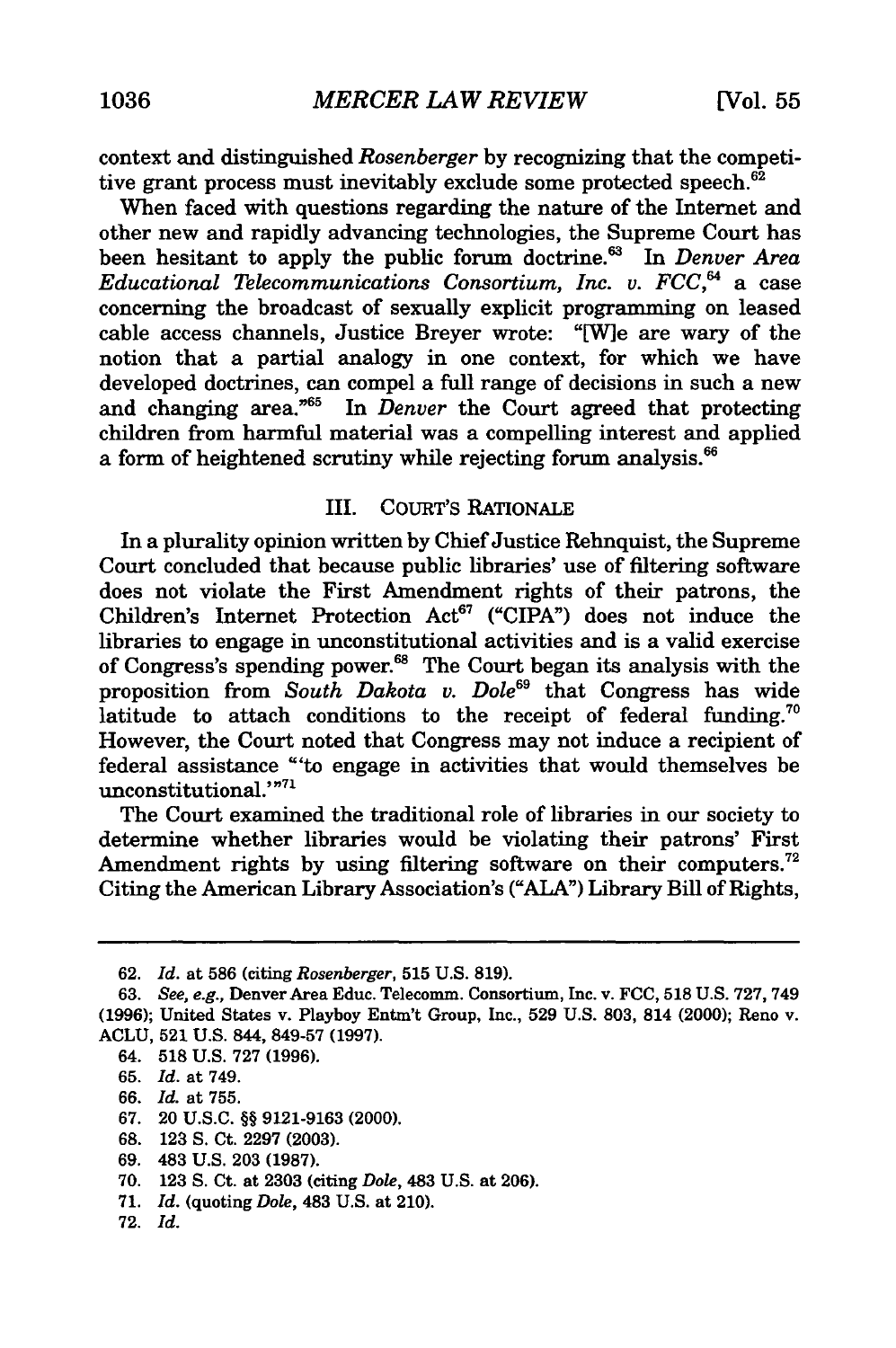the Court defined public libraries' mission as "facilitating learning and cultural enrichment."<sup>73</sup> In accordance with their mission, public libraries must have broad discretion in making content-based decisions when deciding what materials to provide to their patrons.<sup>74</sup> Rather than striving to provide universal coverage, libraries seek to provide materials of benefit or interest to the community that they deem to possess the "requisite and appropriate quality."<sup>75</sup>

The Court analogized the role of public libraries in our society to that of the public television station in *Arkansas Educational Television Commission v. Forbes,76* in which the Court held that public forum principles generally do not apply to a public television station's editorial judgments regarding private speech.<sup>77</sup> The Court also likened this case to *National Endowment for the Arts v. Finley,7"* in which the Court upheld an art-funding program requiring the National Endowment for the Arts to use content-based considerations when making funding decisions.<sup>79</sup> The Court reasoned that the same principles at work in *Forbes and Finley,* in which forum analysis was not applied, also adhere to a public library's exercise of judgment in making collection decisions.<sup>80</sup> The Court stated: "Just as forum analysis and heightened judicial scrutiny are incompatible with the role of public television stations and the role of the NEA, they are also incompatible with the discretion that public libraries must have to fulfill their traditional  $m$ issions." $81$ 

The Court rejected the district court's view that Internet access in public libraries qualifies as a public forum for purposes of First Amendment analysis.<sup>82</sup> The Internet is not a traditional public forum, the Court reasoned, because it is a relatively new resource that lacks the requisite history of public communication and assembly.<sup>83</sup> Internet access in public libraries also failed to satisfy the Court's definition of a designated public forum because the Government did not "make an

77. 123 S. Ct. at 2304.

79. 123 **S.** Ct. at 2304.

- **81.** *Id.*
- 82. *Id.* at 2304-05.
- 83. *Id.*

<sup>73.</sup> *Id.*

<sup>74.</sup> *Id.* at 2304.

<sup>75.</sup> *Id.* (citing W. KATz, COLLECTION DEVELOPMENT: THE SELECTION OF MATERIALS FOR LIBRARIES 6 (1980)).

<sup>76. 523</sup> U.S. 666 (1998).

<sup>78. 524</sup> U.S. 569 (1998).

**<sup>80.</sup>** *Id.*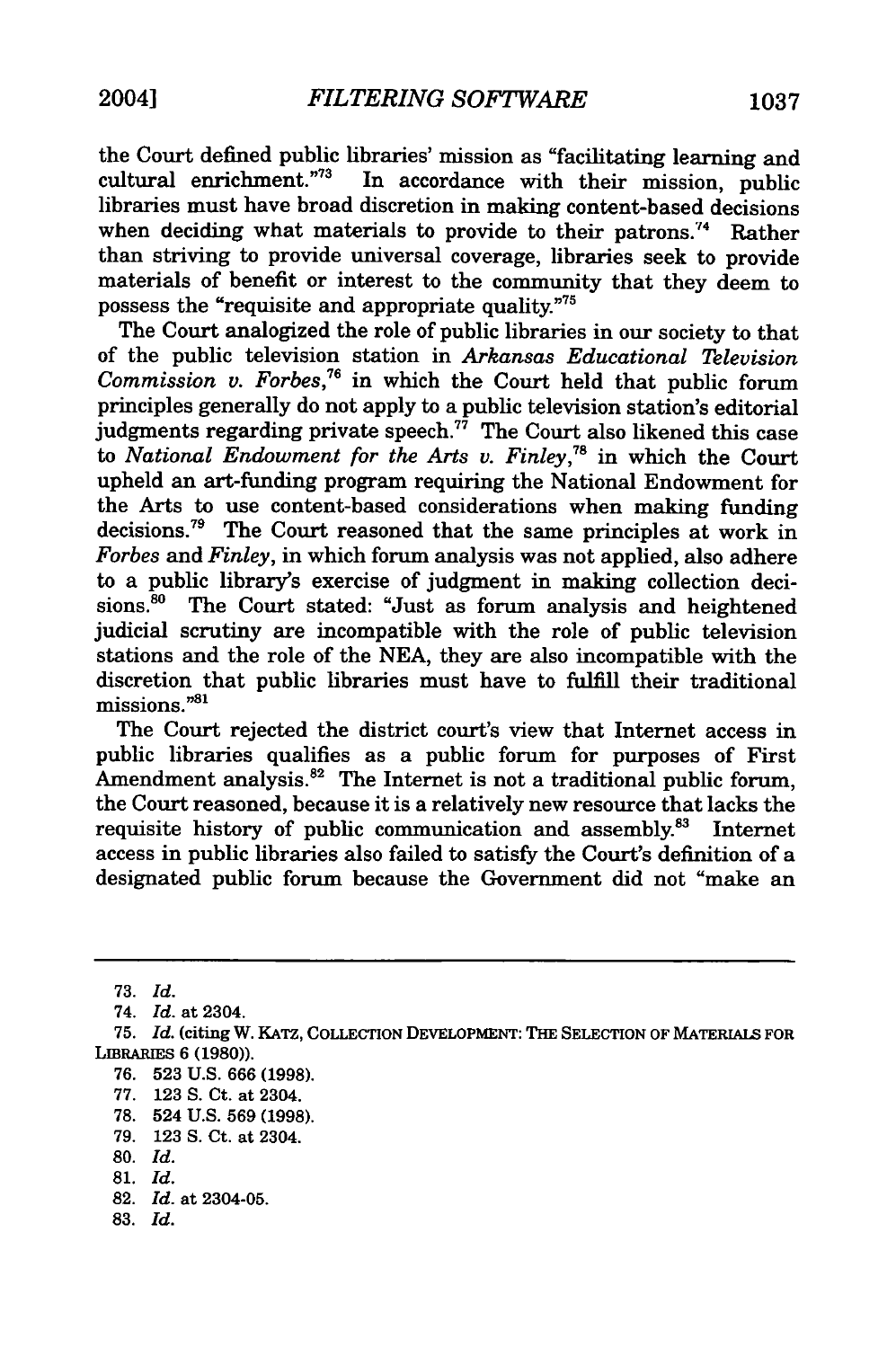affirmative choice to open up its property for use as a public forum."<sup>84</sup> To the contrary, the Court concluded that libraries offer Internet access to facilitate research and learning, not to provide a public forum for the expression and exchange of ideas.<sup>85</sup> A library does not collect books to provide a public forum for the authors, and because the Internet is "'no more than a technological extension of the book stack," $86$  a library does not acquire Internet access to create a public forum for Web publish $ers.<sup>87</sup>$ 

The Court also disagreed with the district court's contention that filtering software differs from a library's traditional selection process regarding its print collection.<sup>88</sup> The district court reasoned that because a library makes an affirmative choice as to every book in its print collection, but does not make such choices regarding the websites it provides, the library enjoys less discretion in providing Internet access than it does in making book selections.<sup>89</sup> The Court concluded that this distinction was not constitutionally relevant, noting that "[a] library's failure to make quality-based judgments about all the material it furnishes from the Web does not somehow taint the judgments it does make."90 Most libraries exclude pornography from their print collections, and the Court emphasized that such decisions are not subjected to heightened judicial scrutiny.91 The Court did not see a reason to treat the same decisions regarding Internet pornography any different**ly.92**

Appellees argued that the filtering software "overblocks" **by** erroneous**ly** blocking access to constitutionally protected speech that does not satisfy filtering companies' category definitions, such as "pornography" or "sex." $93$  Without determining that overblocking would create a constitutional problem, the Court concluded that any such difficulties are overcome **by** the "ease with which patrons may have the filtering software disabled."<sup>94</sup> Library patrons may ask librarians to unblock a

- **89.** *Id.*
- **90.** *Id.*
- 91. *Id.*
- **92.** *Id.* **93.** *Id.*
- 94. *Id.*

**<sup>84.</sup>** *Id.* at **2305.**

**<sup>85.</sup>** *Id.*

**<sup>86.</sup>** *Id.* (quoting S. **REP.** No. 106-141, at 7 (1999)).

**<sup>87.</sup>** *Id.*

<sup>88.</sup> *Id.* at **2306.**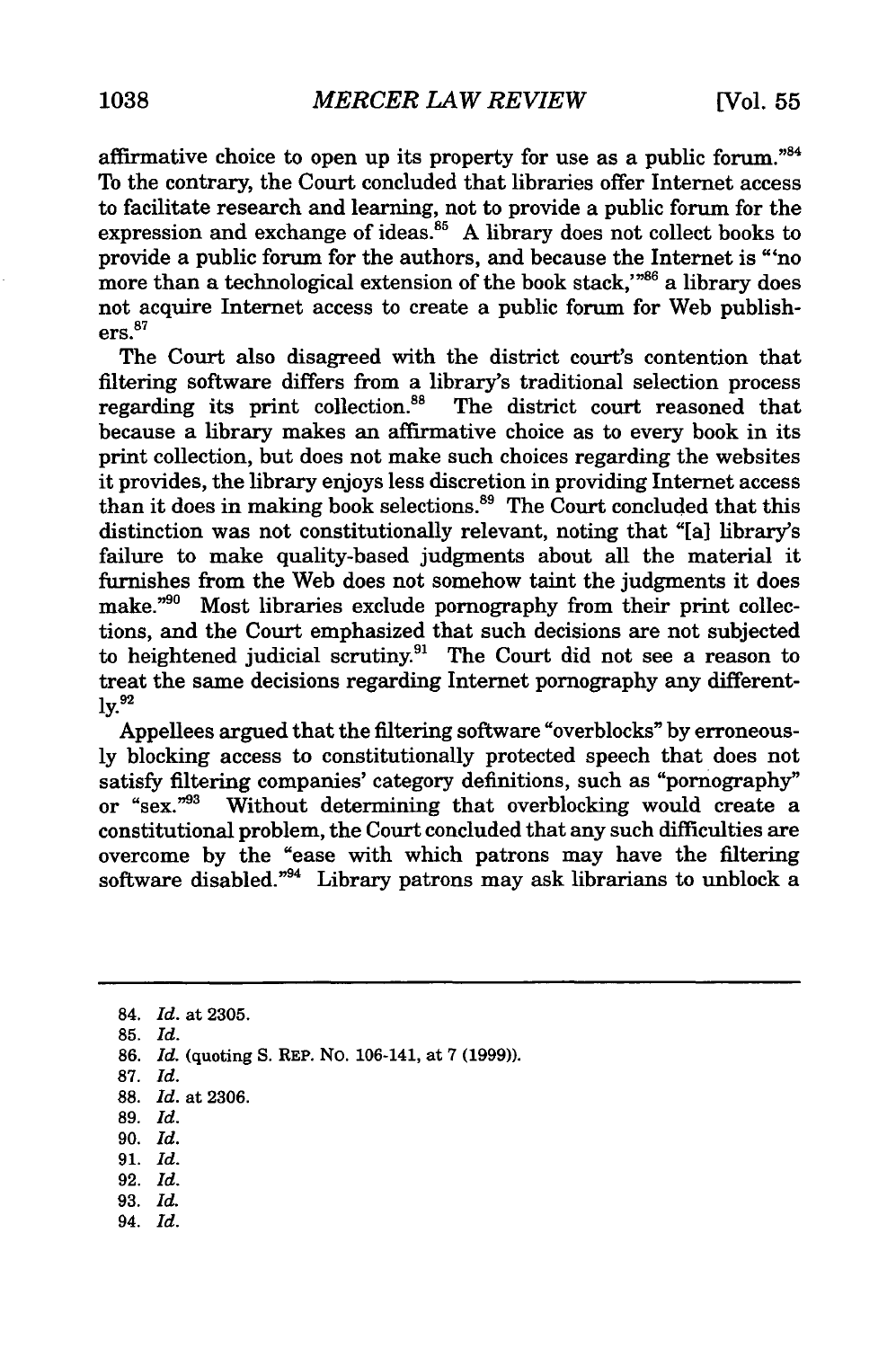blocked site, and in the case of adults, disable a filter altogether "'to enable access for bona fide research or other lawful purposes.'"95

Appellees' alternative argument, that CIPA imposes an unconstitutional condition on the receipt of federal assistance by requiring libraries to surrender their First Amendment right to provide the public with access to constitutionally protected speech, also failed before the Court.<sup>96</sup> The Government argued that public libraries, as governmental entities, do not have First Amendment rights.<sup>97</sup> Without deciding that question, the Court determined that appellees' argument would still fail on the merits.<sup>98</sup> Relying on its decision in *Rust v. Sullivan*,<sup>99</sup> the Court asserted that Congress may define the limits of a program when it appropriates funds to establish the program.'00 Because the E-rate and Library Services and Technology Act<sup>101</sup> ("LSTA") programs were designed to help libraries fulfill their traditional mission of acquiring material of "requisite and appropriate quality," the Court held that Congress may insist that these "'public funds be spent for the purposes  $\frac{1}{2}$  for which they were authorized.'" $102$ 

Justice Kennedy, concurring in the judgment, asserted that a library's inability to unblock a specific Web site or disable a filter may lead to an as-applied challenge to CIPA's constitutionality, as opposed to the facial challenge made in this case.<sup>103</sup> Justice Breyer, also concurring in the judgment, reached the same conclusions as the plurality through different means.<sup>104</sup> Justice Breyer was persuaded that some form of heightened judicial scrutiny should be applied here because the Act "directly restricts the public's receipt of information."<sup>105</sup> Justice Breyer suggested that the Court ask "whether the harm to speech-related interests is disproportionate in light of both the justifications and the potential alternatives."<sup>106</sup> He concluded that the Act was, in this case, narrowly tailored and did satisfy these constitutional demands.<sup>107</sup>

95. *Id.* (quoting 20 U.S.C. § 9134(f)(3) (2000); 47 U.S.C. § 254(h)(6)(D) (2000)).

- 96. *Id.* at 2307.
- 97. *Id.*
- **98.** *Id.*
- 99. 500 U.S. 173, 194 (1991).
- 100. 123 **S.** Ct. at 2307-08.
- 101. 20 **U.S.C.** §§ **9121-9163** (2000).
- 102. 123 **S.** Ct. at 2308 (quoting *Rust,* 500 U.S. at 196).
- 103. *Id.* at 2310 (Kennedy, J., concurring).
- 104. *Id.* (Breyer, J., concurring).
- 105. *Id.* (Breyer, J., concurring).
- 106. *Id.* at 2311 (Breyer, J., concurring).
- 107. *Id.* at 2312 (Breyer, J., concurring).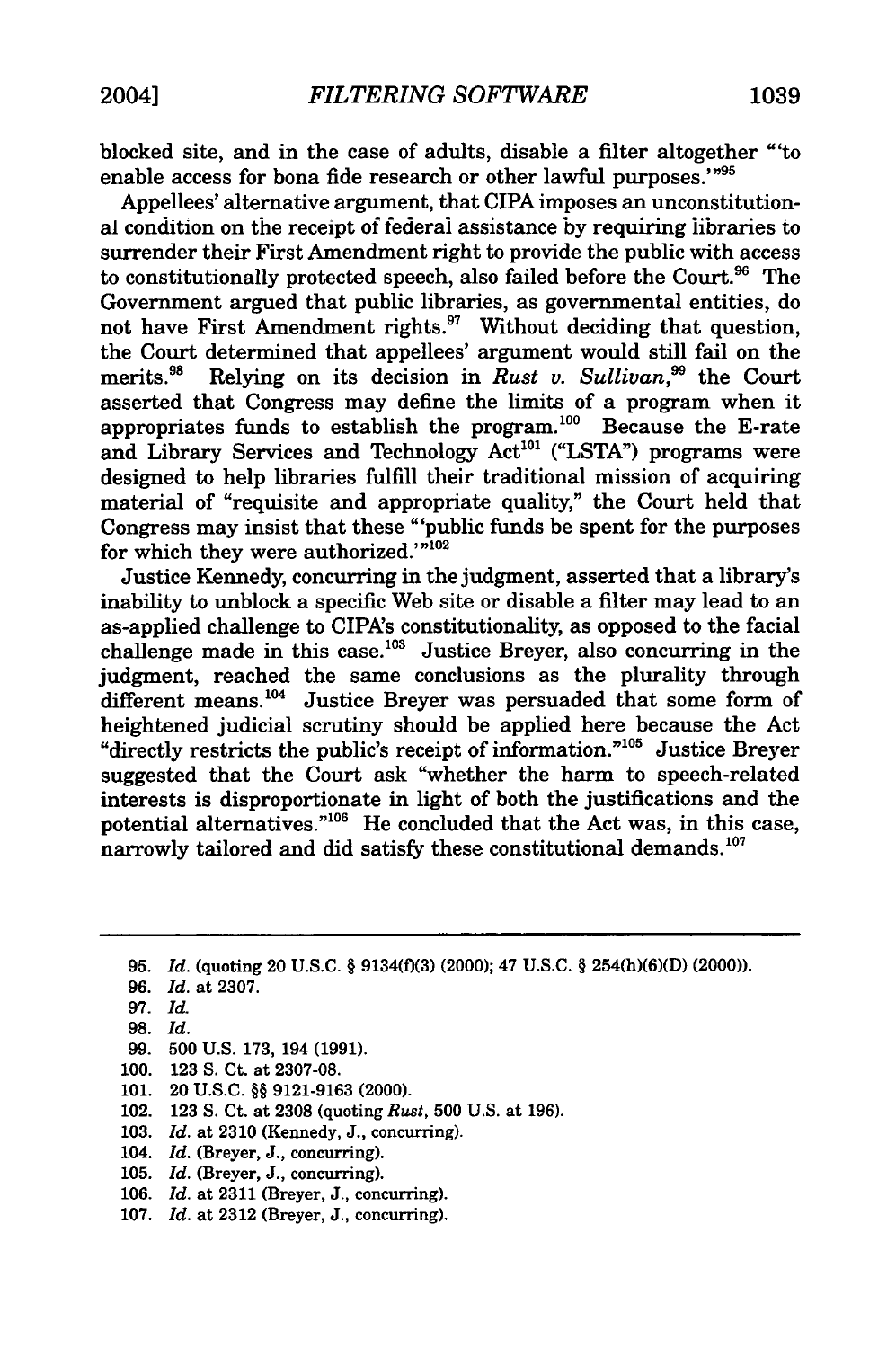In his dissent, Justice Stevens stated that while it is not unconstitutional for a library to choose to employ filtering software on its computers, it is unconstitutional for Congress to require a library to do **so.<sup>108</sup>**Justice Stevens reasoned that the broad sweep of CIPA restricts an enormous amount of valuable, protected speech that could not possibly be reviewed by librarians, leading to the conclusion that local lawmakers should tailor protections to address specific local prob $lems.<sup>109</sup>$ 

In addition to the overblocking of constitutionally protected speech, Justice Stevens was concerned with the underblocking that would result from defects in the filtering software.<sup>110</sup> Relying on the district court's findings of fact, Justice Stevens pointed out that image-recognition technology is either unavailable or extremely primitive, meaning that sexually explicit websites containing pictures, but no text, would not be recognized by the software's search engine.<sup>111</sup> The underblocking would cause the statute to "provide parents with a false sense of security without really solving the problem that motivated its enactment."<sup>112</sup>

Justice Stevens also argued that less restrictive alternatives to CIPA are available and sufficiently address the Government's concerns.<sup>113</sup> Once again relying on the district court, Justice Stevens provided several examples of less restrictive means, including the enforcement by libraries of Internet use policies, requirements of parental consent for Internet use by minors, and the removal from sight of computer monitors with Internet access.<sup>114</sup>

Justice Stevens asserted that the statute imposes an unconstitutional condition on public libraries because it conditions the receipt of funding on the restriction of the libraries' First Amendment rights.<sup>115</sup> He likened the role of libraries in our society to the role of universities because a library's functions include providing information for the purpose of education.<sup>116</sup> Observing that "safeguarding academic freedom" is a priority in our nation, Justice Stevens reasoned that a library's collection decisions must be entitled to First Amendment  $\frac{1}{100}$  protection.<sup>117</sup>

116. *Id.* at 2315-16 (Stevens, J., dissenting).

<sup>108.</sup> *Id.* at 2313 (Stevens, J., dissenting).

<sup>109.</sup> *Id.* (Stevens, J., dissenting).

<sup>110.</sup> *Id.* (Stevens, J., dissenting).

<sup>111.</sup> *Id.* (Stevens, J., dissenting).

<sup>112.</sup> *Id.* (Stevens, J., dissenting).

<sup>113.</sup> *Id.* at 2314 (Stevens, J., dissenting).

<sup>114.</sup> *Id.* (Stevens, J., dissenting).

<sup>115.</sup> *Id.* at 2315 (Stevens, J., dissenting).

<sup>117.</sup> *Id.* at 2316 (Stevens, J., dissenting).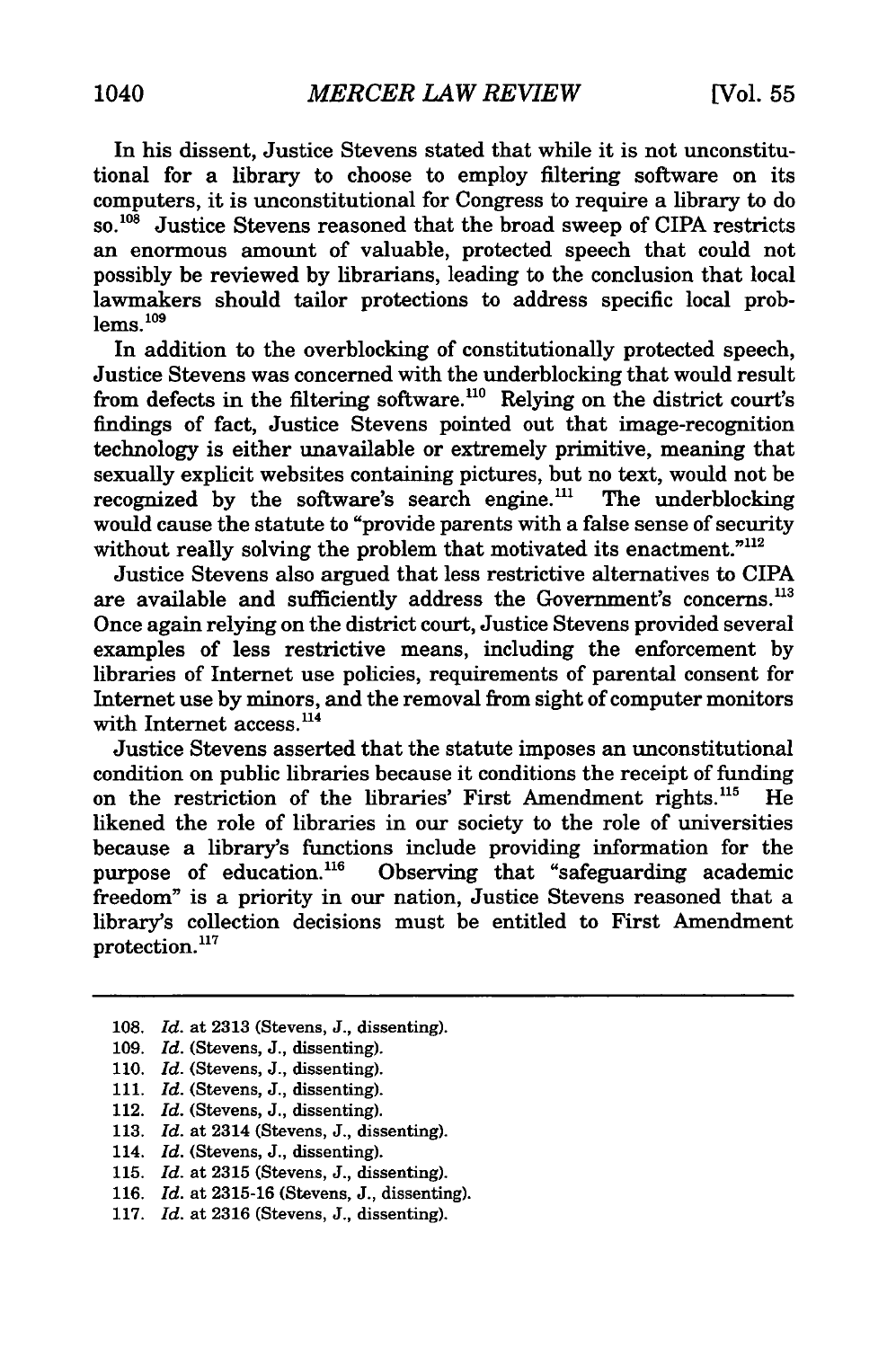In their dissent, Justice Souter and Justice Ginsburg agreed with Justice Stevens and dissented on the additional ground that CIPA induces public libraries to violate the First Amendment rights of their patrons through the use of filtering software.<sup>118</sup> Like Justice Stevens, Justices Souter and Ginsburg were concerned with the overblocking and underblocking that would occur as a result of the software's deficiencies, as well as the vagueness of the statute's allowance for unblocking at the request of library patrons.<sup>119</sup> However, Justices Souter and Ginsburg did not agree that a library could constitutionally impose these restrictions on its own, claiming that a content-based restriction on communication that an adult would otherwise have access to amounts to censorship. $120$ 

#### **IV.** IMPLICATIONS

The Supreme Court's decision in this case, while alleviating the problem of harmful access to Internet pornography in public libraries, may also work to restrict access to constitutionally protected speech on educationally valuable websites. These restrictions could potentially hinder the library's role in our society as a source of education and cultural enrichment. Sites relating to history or the arts could remain untapped resources for the library researcher operating on a computer equipped with filtering software, as would sites discussing topics ranging from breast cancer to homosexuality.

Filtering software, like the Internet itself, is a new technology. As it continues to develop, it remains far from perfect in its blanket restrictions of websites that fall within its category definitions. The software currently available for filtering relies solely on text, as opposed to image recognition technology. This means that websites that utilize images only will not be recognized as pornographic **by** a search engine, whereas a nonpornographic website that contains one or more key words or phrases will be blocked. Sites that are designed to avoid the reaches of the filtering software currently on the market can do so **by** implementing dummy text, or no text at all, while still featuring pornographic images. As a result, underblocking will undermine the purpose of the Act, while overblocking will deny library patrons access to constitutionally protected speech.

While library patrons retain the ability to request that a site be unblocked, or in the case of an adult, that a filter be disabled, such a

**<sup>118.</sup>** *Id.* at **2318** (Ginsberg **&** Souter, **J.J.,** dissenting).

**<sup>119.</sup>** *Id.* at **2318-19** (Ginsberg **&** Souter, **J.J.,** dissenting).

<sup>120.</sup> *Id.* at **2320** (Ginsberg **&** Souter, **J.J.,** dissenting).